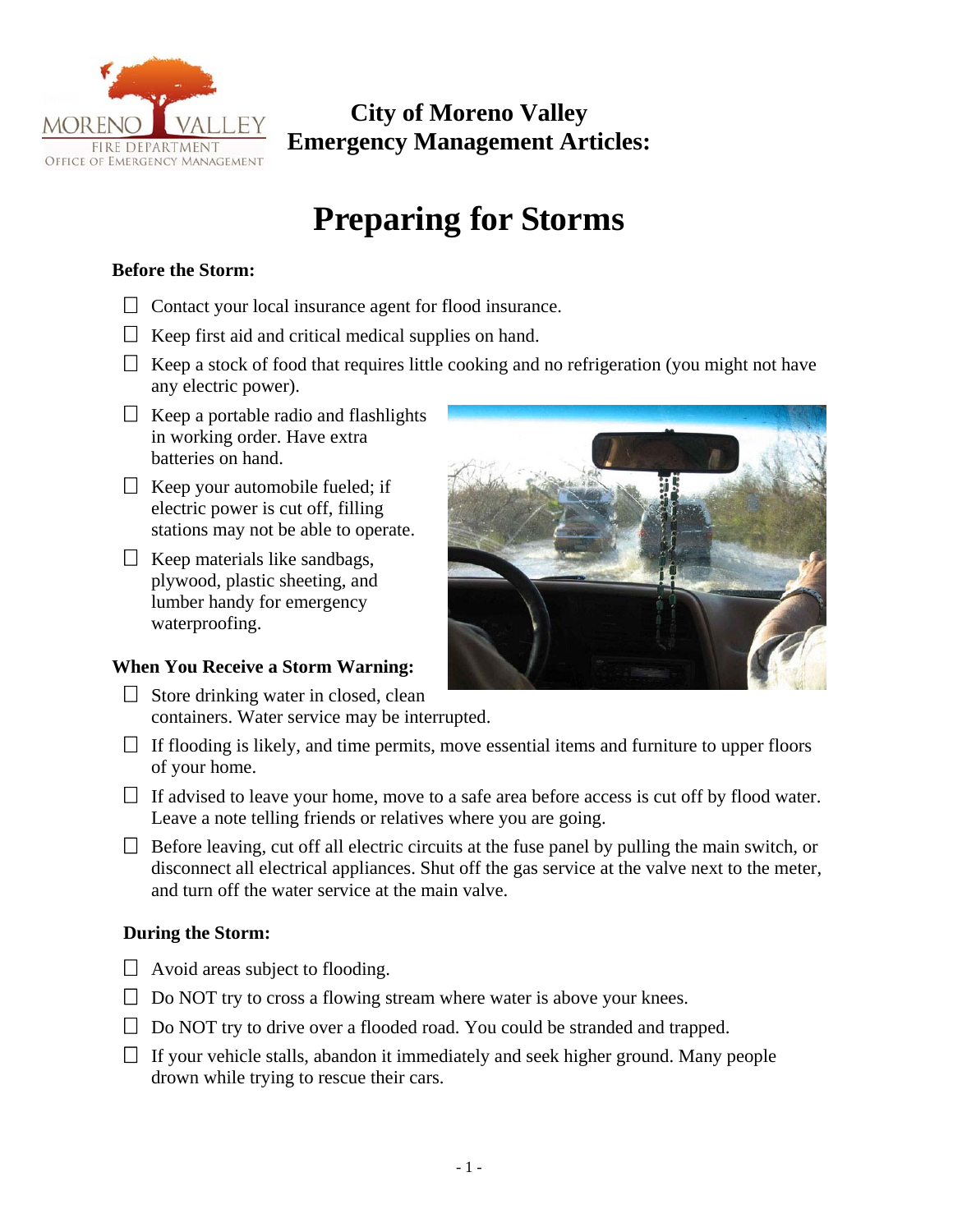#### **During the Storm:**

- $\Box$  Do NOT "sightsee" in areas where flooding or snowfall is occurring; do not try to enter areas closed by local law enforcement agencies.
- $\Box$  Avoid unnecessary trips; if you must travel during the storm, dress warmly.
- $\Box$  Advise others of your destination.
- $\Box$  Use the telephone *only* for family emergency needs or to report dangerous conditions.
- $\Box$  Beware of downed power lines or broken gas lines. Report them immediately to the proper agencies, police or fire department.
- $\Box$  Keep tuned to one of your local radio or television stations for emergency information.

#### **After the Storm:**

- $\Box$  Do NOT TURN GAS BACK ON YOURSELF. Rely on gas company crews.
- $\Box$  Do NOT use fresh food that has come into contact with flood waters.
- $\Box$  Make sure drinking water is not contaminated; wells should be pumped out and the water tested before drinking.
- $\Box$  Do NOT visit disaster areas; your presence will probably hamper rescue and other emergency operations, and you might be in danger.
- $\Box$  Do NOT handle live electrical equipment in wet areas. If electrical equipment or appliances have been in contact with water do not use them until local authorities tell you they are safe.
- $\Box$  Use flashlights, not lanterns or matches to examine buildings; flammables may be inside.
- $\Box$  Report broken utility lines to police, fire or public utilities authorities.
- $\Box$  Continue to beware of downed power lines or broken gas lines.
- $\Box$  Stay tuned to LOCAL radio or television for vital information. Inland Empire stations are: KFRG 95.1 KGGI 99.1 KOLA 99.9

#### **What to Do During Storm Watches and Warnings:**

- $\Box$  Move valuable household possessions to the upper floors of your home.
- $\Box$  Fill your car's gas tank in the event an evacuation order is issued.

#### **What to Do When a Flood Watch is Issued:**

- $\Box$  Tune in for information and advice to local radio and TV stations.
- $\Box$  When told to evacuate, do so as quickly as possible.

#### **What to Do When a Flash Flood Watch is Issued:**

 $\Box$  Watch for signs of flash flooding and be ready to evacuate on a moment's notice.